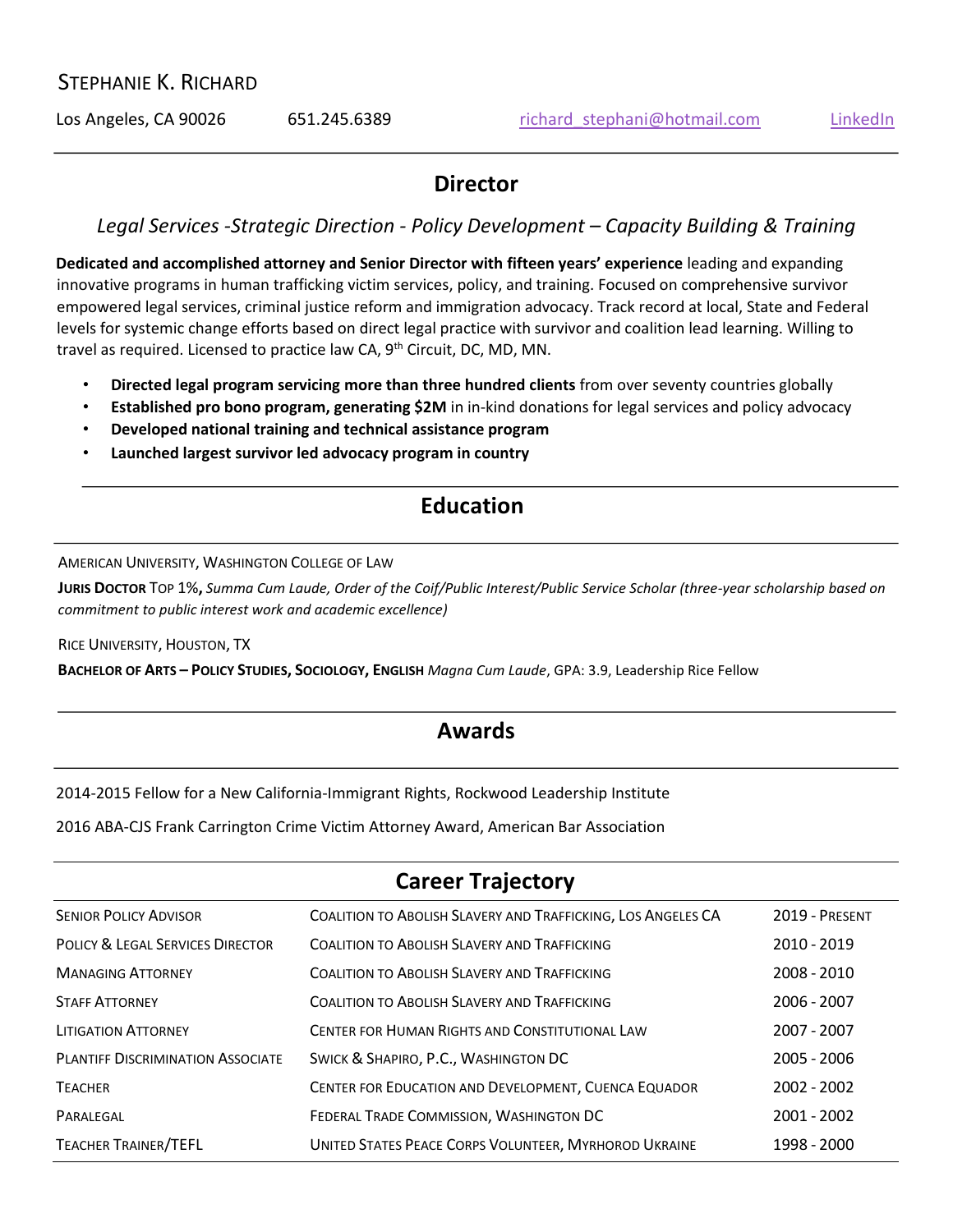## **Professional Achievements**

### **COALITION TO ABOLISH SLAVERY & TRAFFICKING**

Los Angeles, CA • 05/2008 – Present

#### **SENIOR POLICY ADVISOR**

Oversee policy work conducted in Washington, DC, Sacramento, and Los Angeles. Advise on state and federal legislative efforts, regulations, and impact litigation with focus on immigration, criminal justice reform, child welfare, and business regulation issues. Drafted and passed seven groundbreaking legislations and significantly increased appropriations at state and federal level. Liaised regularly with state and federal government officials at departments as diverse as Department of Justice, CA Attorney General's Office, Health & Human Services, Child Welfare, Labor, CA Labor Commission, Homeland Security, State, Housing and Urban Development, and Los Angeles Housing Authority

#### **POLICY & LEGAL SERVICES DIRECTOR**

Oversaw three Cast programs including direct legal services, training and technical assistance and policy**.**  Supervised eleven attorney positions and was responsible for overall strategic direct and program leadership.

#### *Orchestrated largest legal services program in country to serve trafficking survivors*

- Garnered funding for seven new attorney positions via federal, state, and private donors and fulfilled grant deliverables, cultivated donors, and evaluated program design
- Established systems and protocols to ensure clients received comprehensive, trauma informed cutting-edge legal services in all three court systems
- Designed database to track data on human trafficking victimization and legal services provided to survivors

#### *Launched 1 st national technical assistance/training program for lawyers and social service providers*

- Piloted training models in Los Angeles and three other states
- Developed funding proposal and secured resources required to initiate program, create infrastructure to oversee remote staff, track data, and fulfill grants reporting requirements
- Conceived systems and protocols to handle double the requests expected for technical assistance generate by outreach and trainings given the success of the program

#### *Initiated first national survivor lead policy advocacy program resulting in passage of legislation creating the first survivor advisory council to the US government*

- Collaborated with leaders to develop protocols and trainings around trauma informed advocacy and leadership development
- Recruited over three hundred survivors from thirty-seven states to join National Survivor Network and surveyed policy priorities
- Provided guidance to elect four survivor policy champions bi-annually and selected four survivor led-policy issue areas
- Mentored elected survivor champions to design strategic policy approach with governmental agencies/legislature

#### *Secured \$10M in funding in CA general budget for provision of comprehensive services for trafficking survivors*

- Administered survey/information gathering from service providers to justify budget request and need
- Hosted advocacy events with survivor leaders and service providers to educate budget committee staff and key legislators and governor's staff about need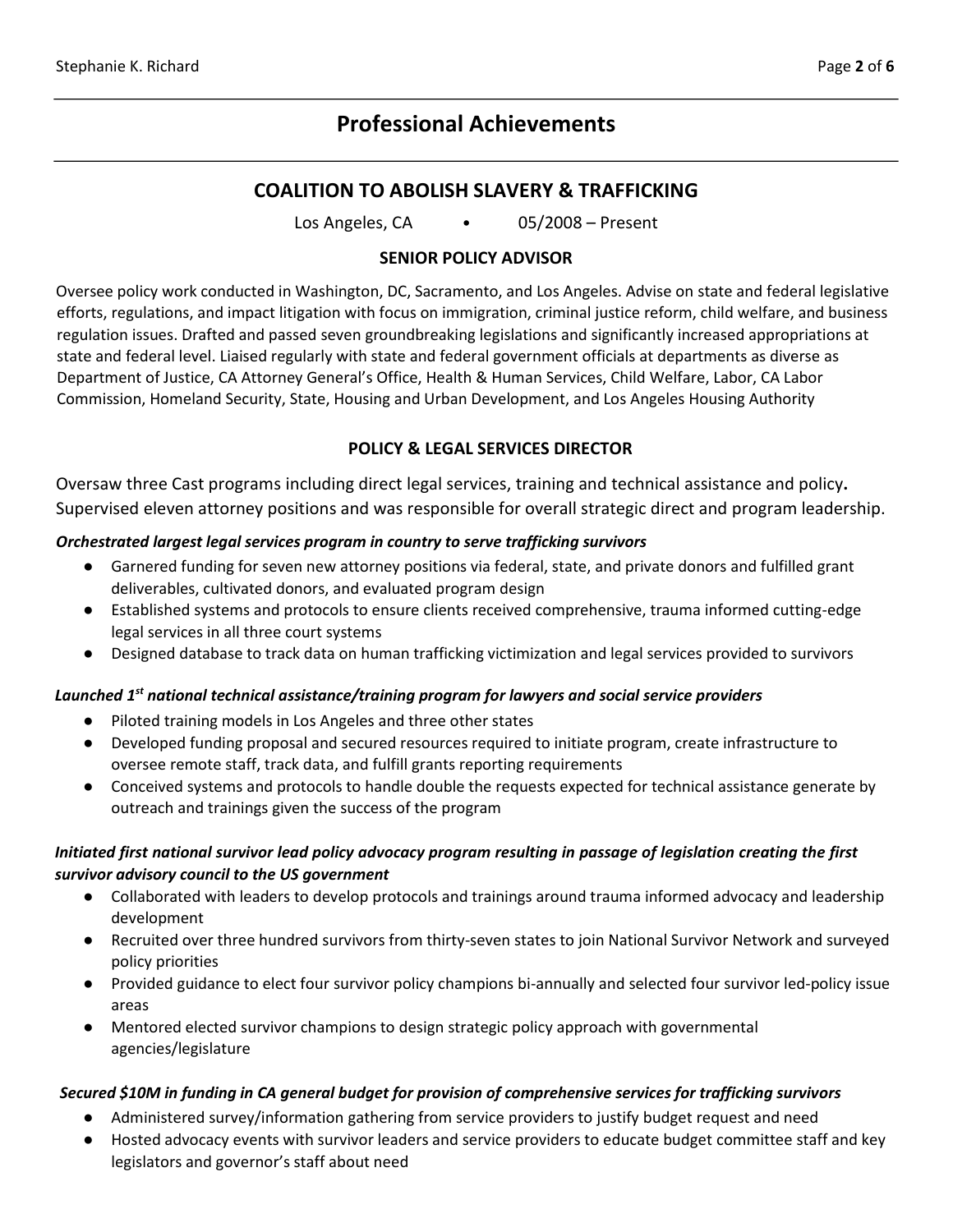Stephanie K. Richard Page **3** of **6**

● Engaged champions in CA assembly and persuaded Governor to include funding in January 2019 budget

#### *Drove groundbreaking new state legislation to recoup lost income for trafficking survivors (first in USA)*

- Performed assessment of crime victims funding and barriers for trafficking survivors to access benefits
- Assembled team including pro bono law firm, survivors, government agencies, and NGO partners to educate stakeholders regarding critical need
- Generated support in CA legislature and mobilized partners to influence Governor to pass legislation in 2019.
- Ensured implementation of state law by working with the CA Crime Victims Board to pass regulations by July 2020 deadline. Developed template materials for legal and social service providers around new law and trained over two hundred fifty advocates statewide to assist victims access then new benefit.

#### *Increased Federal appropriations for anti-trafficking programs from \$25M to \$172M*

- Gauged political climate to inform decisions on key activities/priories to drive maximum impact
- Managed outreach to legislative, committee, and budget staff as well as agency heads and diverse intersectional partnerships

#### *Supported drive to pass and implement legislation at state and federal level increasing protections and preventing human trafficking*

- Spearheaded every Trafficking Victims Protection Act Reauthorization since 2003
- Ensured key provisions in other federal anti-trafficking bills
- Drafted and helped pass pioneering legislation in California including the California Business Transparency Supply Chain Act (2010); Hotline Posting (2012); Regulation of Foreign Labor Recruiters (2014), Affirmative Defenses and Vacatur for Trafficking Victims (2016) and Lost Income for Trafficking Survivors, Updates to the Human Trafficking Caseworker Privilege and hotline posting requirements (2019)

#### **MANAGING ATTORNEY**

Los Angeles, CA • 01/2008 – 04/2010

Directed coalition's legal program including supervision of support staff, two-three law clerks, and thirty pro bono attorneys. Provided technical consultation to pro bono and legal service attorneys across the country and delivered training on human trafficking issues.

#### *Expanded pro bono program, yielding \$2M in annual in-kind legal service donations to serve trafficking victims*

- Leveraged professional network to solicit support from firm partners with sizeable pro bono programs
- Originated specialized training for pro bono firm partners and enlisted local firm to host and deliver training
- Arranged for cases to be placed with firms immediately and ensured clients received ongoing technical assistance and support

#### *Instigated first encompassing training program for legal providers on immigration, civil, and criminal remedies for human trafficking survivors*

- Secured donor partners for funding to support pilot trainings
- Organized training programs for legal and social service providers using interactive communicative teaching and adult learning strategies
- Collaborated with partners to host sessions in four states, ultimately training more than three hundred and fifity legal and social service providers

#### *Expanded provision of legal services to trafficking survivors from one hundred twenty to more than three hundred caseload*

● Produced templates for legal documents and materials to assist new staff in provision of services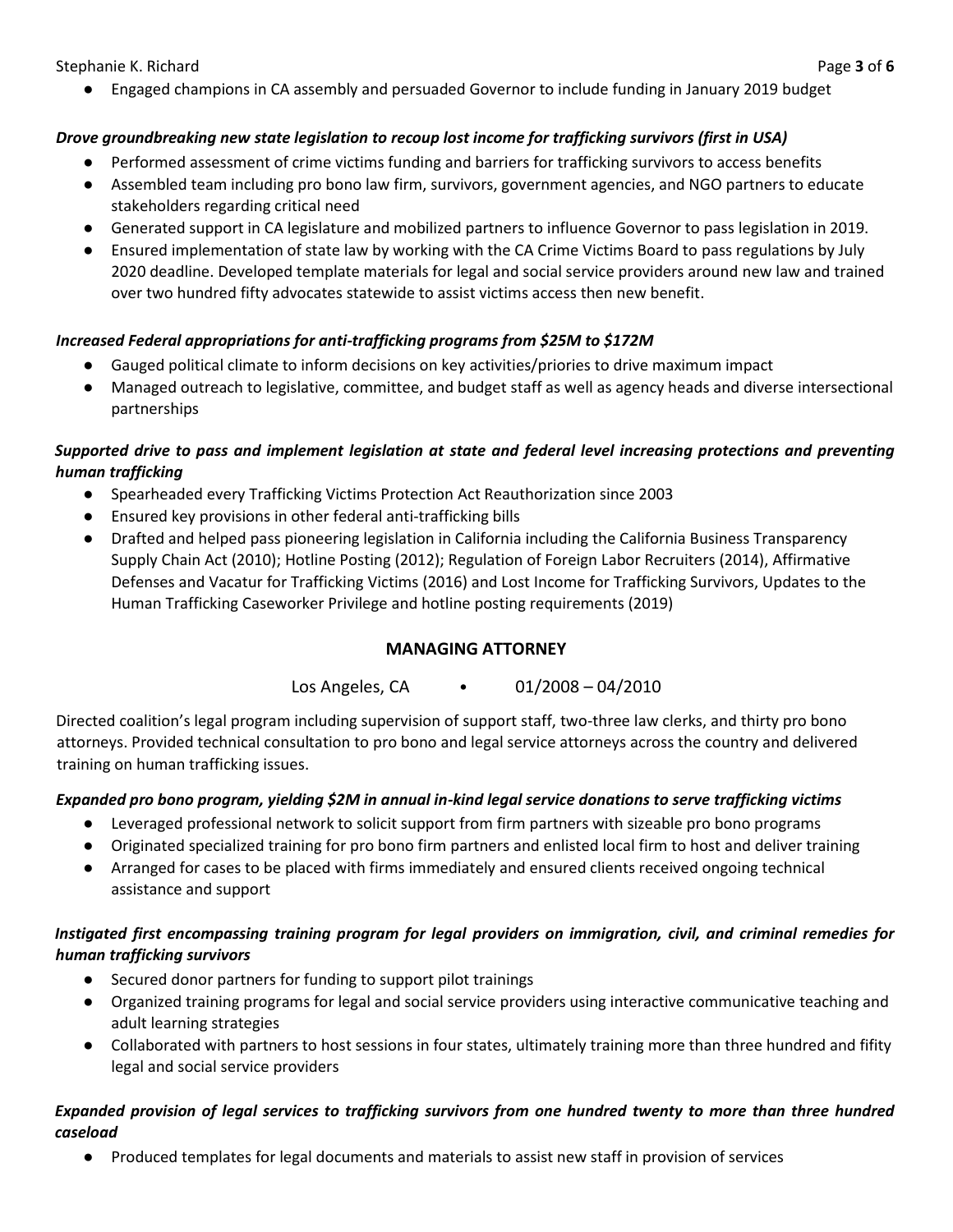Stephanie K. Richard Page **4** of **6**

- Built referral systems and partnerships with community service providers to enable external service delivery not available in-house
- Ensured cultural humility, safety planning, and self-care/trauma services were central to model and work
- Provided cutting edge direct legal services to client's immigrant, civil and criminal maters

## **Publications**

**RICHARD, S., & LA PIERRE, S. (2020).** *Expanding California's Law to Increase Protections for Temporary Guest Workers Benefits Businesses***.** Business and Human Rights Journal, 1-6. doi:10.1017/bhj.2020

**Corey J Rood MD, Stephanie Richard Esq. et al.** *Medical Perspectives on Human Trafficking in Adolescent Trafficking***:**  *A Review***,** Springer Nature Switzerland AG (2020)

*T Nonimmigrant Visas and Adjustment of Status for Victims of Human Trafficking: A Practical Guide to the Relevant Statutory Changes and Updated Regulations*, Immigration Briefings, vol. 17, issue 8, 1-2, August 2017

**The Essential Abolitionist, What You Need to Know About Human Trafficking & Modern Slavery, Chapter 6,** *How do you create policy for the anti-trafficking movement that leads to real change***?** Daliwal Press, 2015

*Child Labor Trafficking is a Child Welfare Issue, NACC Children's Law Manuel Series, 2015 Edition* 

*State Safe Harbor Laws and Recommendations for Future Legislation***,** Clearing House Review, Journal of Poverty and Policy, (*March -April 2013***)** 

*State Legislation and Human Trafficking: Helpful or Harmful?* Michigan Journal of Law Reform *(Feb. 2005)*

## **Speaking Engagements (Partial List Only)**

- Uniform Law Commission Invited Observer/Presenter, *Uniform State Legislation on Human Trafficking and Supply Chains*, April-June 2020
- Little Hoover Commission, *Labor Trafficking in CA*, 2020, Los Angeles, San Diego, Sacramento, CA
- The Human Trafficking Data Project (HTDP) Symposium, October 4-5, 2019, Binghamton, NY
- Legal Services & Victims' Rights Enforcement: Conceptual Models Roundtable, June 5th, 2019, Portland, OR
- The Second Annual Metropolis North American Migration Policy Forum, Expanding Cooperation on Migration in the United States, Mexico and Canada, Invited Presenter, Human Trafficking and Temporary Guest Workers, November 11, 2019, San Diego, CA
- Department of Labor, San Diego Labor Trafficking and Work Visa Fraud Case Coordination Meeting, March 21, 2018, San Diego, CA
- Judicial Council of California, Handling Human Trafficking Cases, June 13-14, 2018 San Francisco, CA and September 14-15<sup>th</sup>, 2017 Sacramento, CA
- North American Leaders Summit: Human Trafficking Official Delegation, second tri-lateral meeting to discuss efforts by the Governments of Canada, Mexico, and the United States to address trafficking in persons with a particular focus on law enforcement efforts. Workshop Session with Civil Society Organizations providing perspectives on police efforts to identify and support victims of trafficking, December 7, 2015, Ontario, CA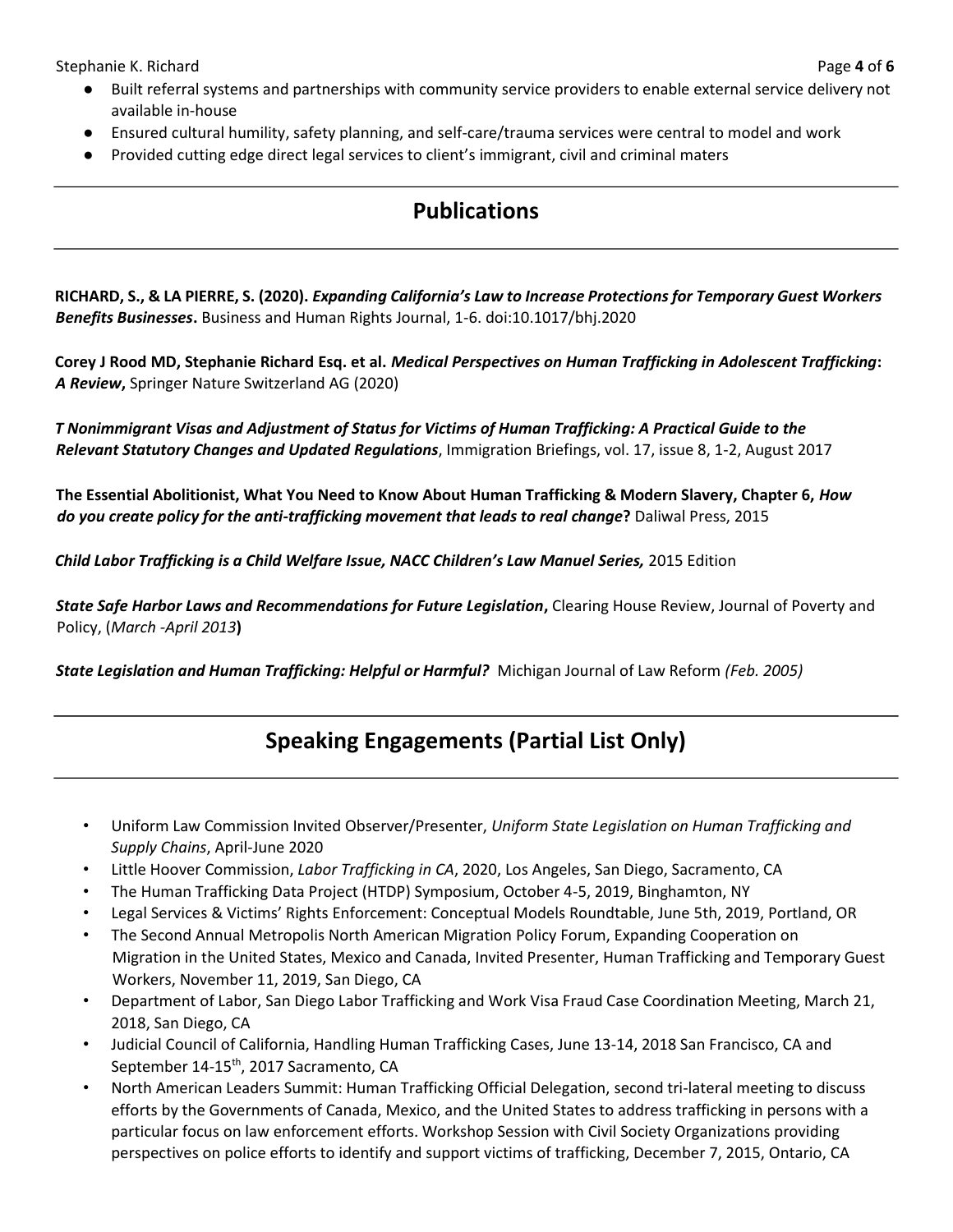Stephanie K. Richard Page **5** of **6**

- Beyond the Bench, Judicial Council of California, Overview of Human Trafficking in California, December 3, 2015, Anaheim CA
- The National Center for Victims of Crime, National Training Institute National Conference, Practical Guidance for Asserting Crime Victim's Rights for Survivors of Human Trafficking, September 11, 2015, Anaheim CA
- NACC 38th National Child Welfare, Juvenile, and Family Law Conference, Child Trafficking and the Child Welfare & Juvenile Justice System, August 26, 2015, Monterrey CA
- International Labour Organization, Out of the Shadows Combating Forced Labor and Other Forms of Worker Exploitation, 2015 Multi-Stakeholder Conferences, April 24, 2015 Los Angeles CA
- US Attorney's Office Central District of California and California Attorney General's Office, Human Trafficking and Forced Labor Awareness Training, April 3, 2015, San Luis Obispo, CA
- 16 Hour Training Facilitator, An Introduction to the Immigration, Criminal and Civil Remedies Available to Survivors of Human Trafficking, December 5 & 6 2014, Tucson, AZ
- Invited Presenter, Human Trafficking and Crime Victims' Rights, National Center for Victims of Crime's 2014 National Conference, September 17-19, 2014, Portland, OR
- Invited Presenter, Human Trafficking and Crime Victims' Rights, 40th NOVA Conference August 17-20, Chicago, Il
- Invited Panelist, Dignity for Victims of Human Trafficking, Special High-Level Event Devoted to the First UN Observation of the World Day Against Trafficking in Persons, July 12, 2014, New York, New York
- Invited by Department of State to speak on issue of human trafficking to the OSCE, September 28-30, 2013, Warsaw, Poland
- OVC-TTAC, 8 Hour Training, Human Trafficking, October 10, 2013, Charleston, SC
- Invited Expert, California Child Welfare Council, Commercially Sexually Exploited Children (CSEC) Action Team, August 2013, CA
- Invited Expert, Human Trafficking Congressional Advisory Committee, Chairman, Representative Ed Royce, August 2013, Orange County, CA
- Uniform Law Commission Invited Observer 2013, Prevention of and Remedies for Human Trafficking, February-April, 2013, Washington DC. Developed draft uniform state law on human trafficking
- AMBER Alert, 2012 Office of Juvenile Justice and Delinquency Prevention (OJJDP)Trafficking In Persons Symposium, Subject Matter Expert for Development of Child Human Trafficking Training for OJJDP, March 9-16 2012, Salt Lake City, Utah
- National Association of Attorneys General, Presidential Initiative, Pillars of Hope-Attorney Generals Unite Against Human Trafficking, March 28-29, 2012, Seattle, WA
- Uniform Law Commission Invited Observer 2012, Prevention of and Remedies for Human Trafficking, February 10-11, 2012, San Antonio, Texas. Developed draft uniform state law on human trafficking
- California Commission on Peace Officer Standards and Training (POST) Response to Human Trafficking Update, Subject Matter Expert, January 12-14, 2010, March 9-11, 2010 & April 19&20, 2010, Carlsbad, CA
- Curriculum Development on the Human Trafficking of Minors for the California Emergency Management Agency (CALEMA), Subject Matter Expert, July 20 & 21, 2010, Newport Beach, CA
- Department of Health & Human Services, Office of Refugee Resettlement, National Consultation, Invited Panelist, A Continuum of Care for Trafficking Victims: Identification, Assistance and Reunification, June 7 & 8, 2010, Washington, DC
- 2010 Freedom Network Conference "A Decade in Review: A Decade Before Us Celebrating Successes and Developing New Strategies at the 10th Anniversary of the Trafficking Victims Protection Act" Invited Panelist, "Essentials to Legal Needs and Creating Effective Interdisciplinary Teamwork" & "Examining Family Reunification and Repatriation", March 16 & 17, 2010, Washington, DC

# **Qualified Expert**